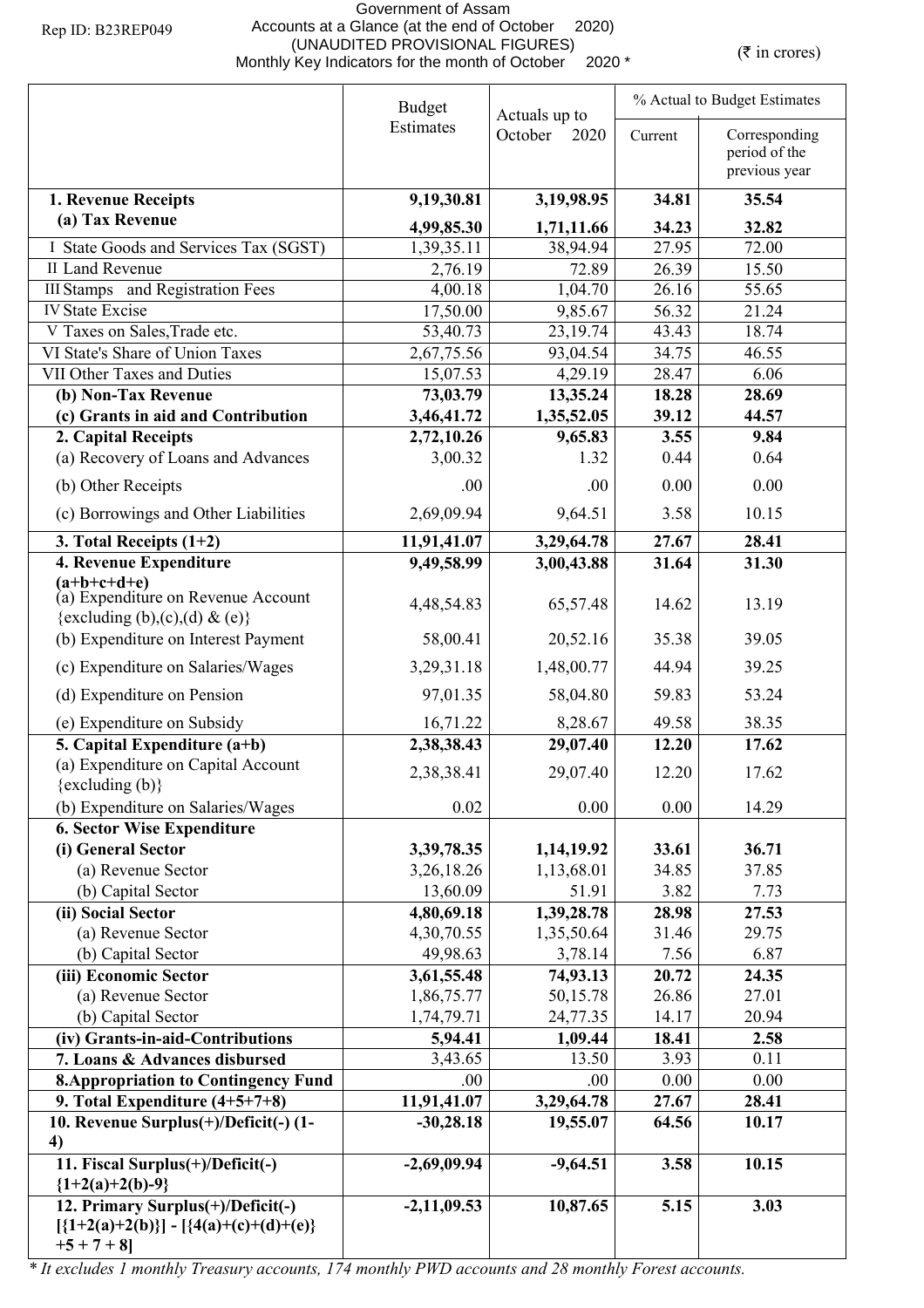| <b>Monthly Trend</b><br><b>REVENUE RECEIPTS</b> |                                          |             |                |                               |  |  |
|-------------------------------------------------|------------------------------------------|-------------|----------------|-------------------------------|--|--|
| (Refer to item                                  | of Monthly Accounts at a Glance)<br>1(a) |             |                |                               |  |  |
|                                                 |                                          |             |                | $(5 \text{ in } \text{core})$ |  |  |
|                                                 |                                          | 2020-2021   |                | 2019-2020                     |  |  |
| Mont                                            | <b>Monthly</b>                           | Progressive | <b>Monthly</b> | Progressive                   |  |  |
| APRIL                                           | 15, 13. 19                               | 15, 13. 19  | 30,85.62       | 30,85.62                      |  |  |
| <b>MAY</b>                                      | 25,84.15                                 | 40,97.34    | 29,77.98       | 60,63.60                      |  |  |
| <b>JUNE</b>                                     | 24,39.17                                 | 65,36.52    | 21,45.42       | 82,09.01                      |  |  |
| <b>JULY</b>                                     | 25,03.02                                 | 90,39.53    | 18,87.90       | 1,00,96.92                    |  |  |
| <b>AUGUST</b>                                   | 24,71.75                                 | 1,15,11.28  | 26,18.18       | 1,27,15.10                    |  |  |
| <b>SEPTEMBER</b>                                | 27,48.39                                 | 1,42,59.68  | 22,56.73       | 1,49,71.83                    |  |  |
| <b>OCTOBER</b>                                  | 28,51.98                                 | 1,71,11.66  | 22,13.54       | 1,71,85.38                    |  |  |
| <b>NOVEMBER</b>                                 |                                          |             | 23,81.79       | 1,95,67.16                    |  |  |
| <b>DECEMBER</b>                                 |                                          |             | 22,57.67       | 2,18,24.83                    |  |  |
| <b>JANUARY</b>                                  |                                          |             | 22,67.05       | 2,40,91.88                    |  |  |
| <b>FEBRUARY</b>                                 |                                          |             | 28,53.60       | 2,69,45.48                    |  |  |
| MARCH (Pre)                                     |                                          |             | 1,11,60.40     | 3,81,05.89                    |  |  |
| MARCH (Sup)                                     |                                          |             | 1,44.25        | 3,82,50.13                    |  |  |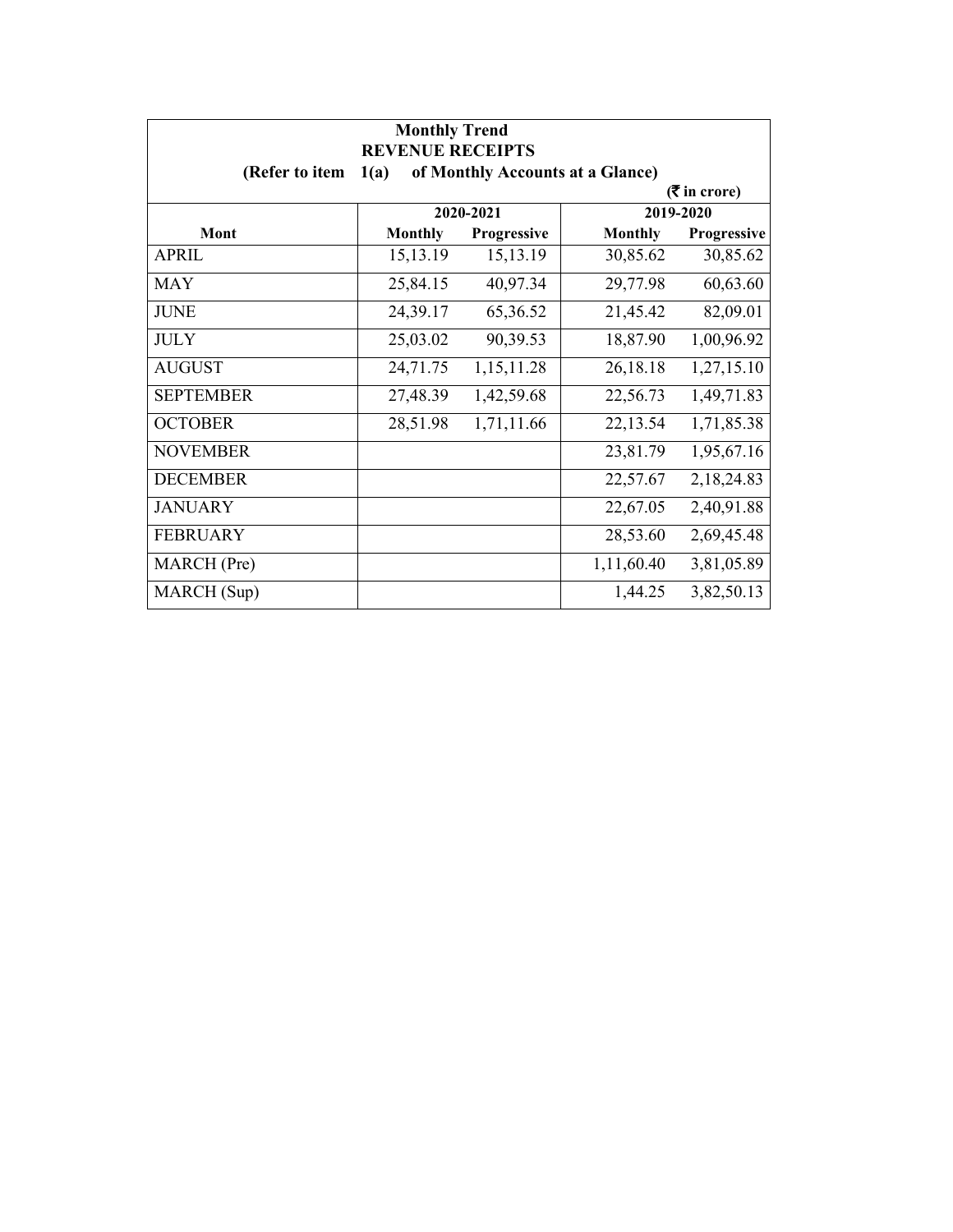| <b>Monthly Trend</b><br><b>REVENUE RECEIPTS</b> |                |             |                                  |             |
|-------------------------------------------------|----------------|-------------|----------------------------------|-------------|
| (Refer to item                                  | 1(b)           |             | of Monthly Accounts at a Glance) |             |
| $(5 \text{ in } \text{core})$                   |                |             |                                  |             |
|                                                 |                | 2020-2021   |                                  | 2019-2020   |
| Mont                                            | <b>Monthly</b> | Progressive | <b>Monthly</b>                   | Progressive |
| APRIL                                           | 16.13          | 16.13       | 65.08                            | 65.08       |
| <b>MAY</b>                                      | 2,42.67        | 2,58.80     | 10,62.98                         | 11,28.06    |
| <b>JUNE</b>                                     | 3,27.39        | 5,86.19     | 8,28.23                          | 19,56.29    |
| <b>JULY</b>                                     | 2,63.70        | 8,49.90     | 78.98                            | 20,35.27    |
| <b>AUGUST</b>                                   | 81.15          | 9,31.05     | 2,24.13                          | 22,59.40    |
| <b>SEPTEMBER</b>                                | 1,89.54        | 11,20.59    | 1,02.67                          | 23,62.07    |
| <b>OCTOBER</b>                                  | 2,14.65        | 13,35.24    | 85.93                            | 24,48.00    |
| <b>NOVEMBER</b>                                 |                |             | 2,22.71                          | 26,70.71    |
| <b>DECEMBER</b>                                 |                |             | 1,27.84                          | 27,98.55    |
| <b>JANUARY</b>                                  |                |             | 83.25                            | 28,81.79    |
| <b>FEBRUARY</b>                                 |                |             | 5,82.40                          | 34,64.19    |
| MARCH (Pre)                                     |                |             | 21,75.96                         | 56,40.15    |
| MARCH (Sup)                                     |                |             | $-1,00.81$                       | 55,39.35    |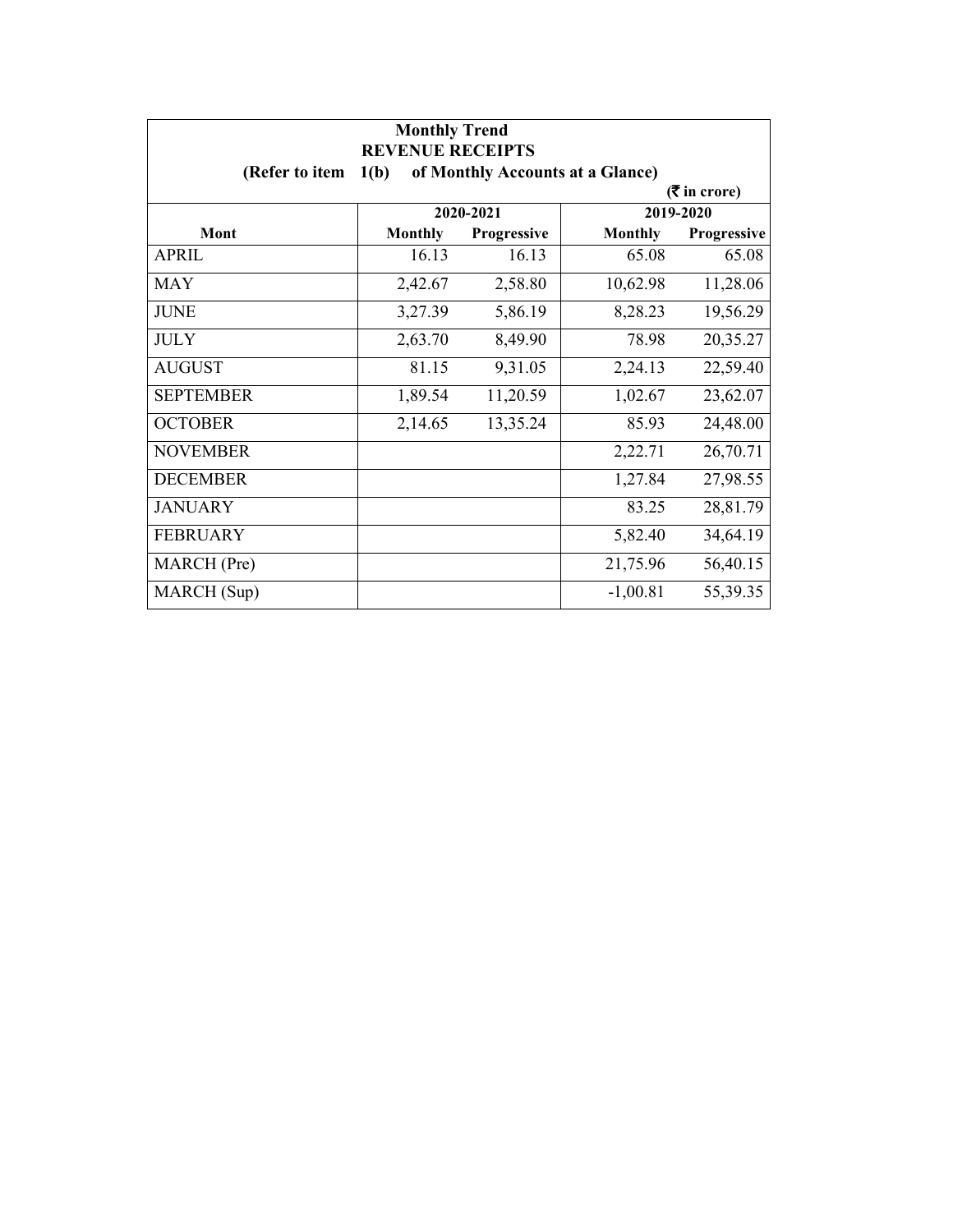| <b>Monthly Trend</b><br><b>REVENUE RECEIPTS</b>            |                |             |                |             |  |
|------------------------------------------------------------|----------------|-------------|----------------|-------------|--|
| (Refer to item<br>1(c)<br>of Monthly Accounts at a Glance) |                |             |                |             |  |
| $(5 \text{ in } \text{core})$                              |                |             |                |             |  |
|                                                            |                | 2020-2021   |                | 2019-2020   |  |
| Mont                                                       | <b>Monthly</b> | Progressive | <b>Monthly</b> | Progressive |  |
| APRIL                                                      | 23,68.84       | 23,68.84    | 15,39.60       | 15,39.60    |  |
| <b>MAY</b>                                                 | 20,06.40       | 43,75.25    | 6,98.15        | 22,37.74    |  |
| <b>JUNE</b>                                                | 25,07.48       | 68,82.73    | 11,14.88       | 33,52.62    |  |
| <b>JULY</b>                                                | 24,41.80       | 93,24.53    | 10,70.71       | 44,23.34    |  |
| <b>AUGUST</b>                                              | 11,65.44       | 1,04,89.97  | 10,78.33       | 55,01.67    |  |
| <b>SEPTEMBER</b>                                           | 14,54.97       | 1,19,44.94  | 29,26.66       | 84,28.33    |  |
| <b>OCTOBER</b>                                             | 16,07.11       | 1,35,52.05  | 14,87.18       | 99,15.51    |  |
| <b>NOVEMBER</b>                                            |                |             | 21,25.41       | 1,20,40.92  |  |
| <b>DECEMBER</b>                                            |                |             | 20,81.21       | 1,41,22.13  |  |
| <b>JANUARY</b>                                             |                |             | 12,81.01       | 1,54,03.14  |  |
| <b>FEBRUARY</b>                                            |                |             | 19,01.10       | 1,73,04.25  |  |
| MARCH (Pre)                                                |                |             | 34,10.67       | 2,07,14.92  |  |
| MARCH (Sup)                                                |                |             | $-9.31$        | 2,07,05.61  |  |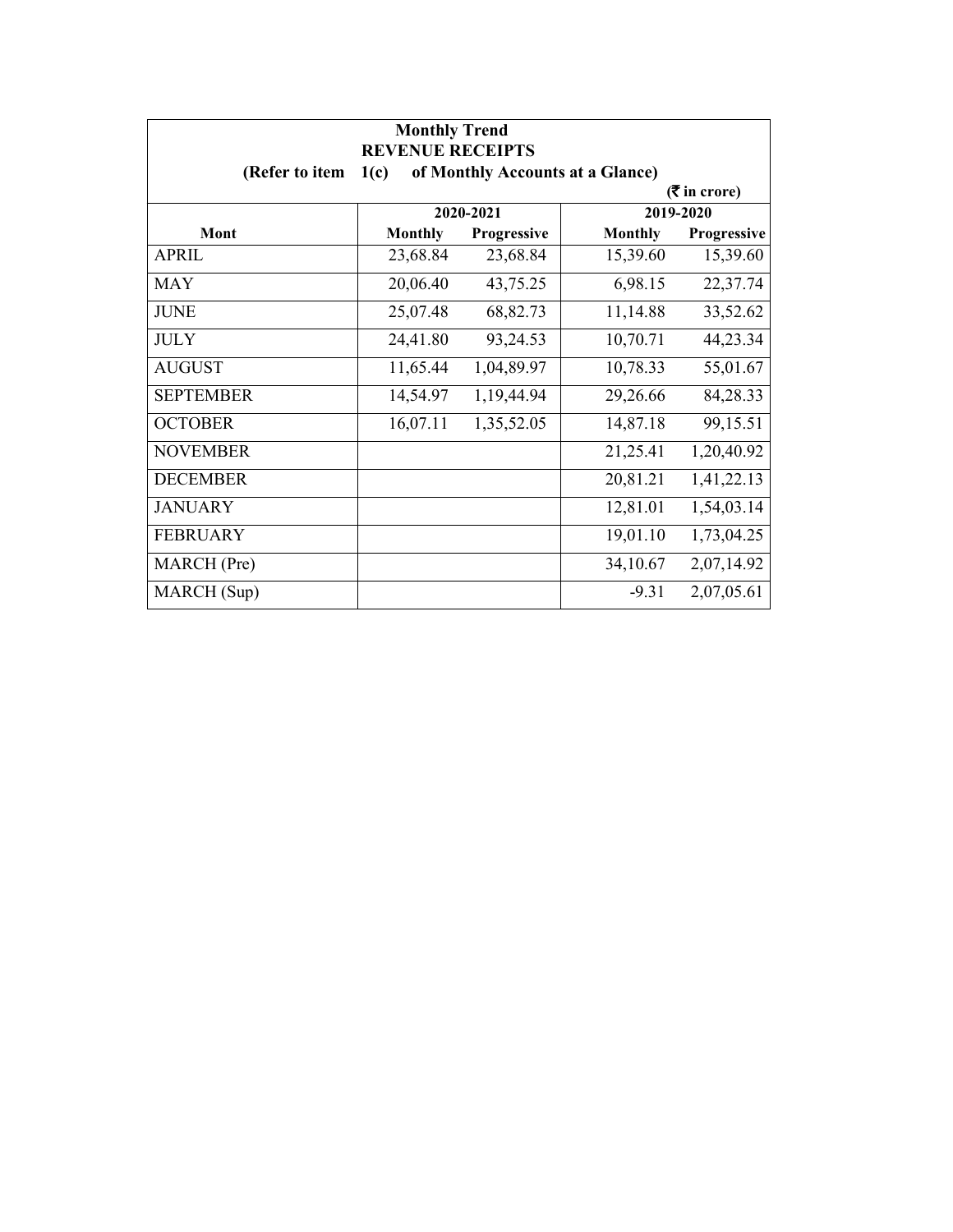| <b>Monthly Trend</b><br><b>CAPITAL RECEIPTS</b> |                |                    |                                  |             |
|-------------------------------------------------|----------------|--------------------|----------------------------------|-------------|
| (Refer to item                                  | 2(a)           |                    | of Monthly Accounts at a Glance) |             |
| $($ ₹ in crore)                                 |                |                    |                                  |             |
|                                                 |                | 2020-2021          |                                  | 2019-2020   |
| Mont                                            | <b>Monthly</b> | <b>Progressive</b> | <b>Monthly</b>                   | Progressive |
| <b>APRIL</b>                                    | 0.20           | 0.20               | 0.21                             | 0.21        |
| MAY                                             | 0.20           | 0.40               | 5.20                             | 5.41        |
| <b>JUNE</b>                                     | $-0.01$        | 0.39               | 0.20                             | 5.61        |
| <b>JULY</b>                                     | 0.22           | 0.61               | 0.20                             | 5.81        |
| <b>AUGUST</b>                                   | 0.20           | 0.81               | 0.30                             | 6.11        |
| <b>SEPTEMBER</b>                                | 0.21           | 1.02               | 0.51                             | 6.62        |
| <b>OCTOBER</b>                                  | 0.30           | 1.32               | 0.04                             | 6.67        |
| <b>NOVEMBER</b>                                 |                |                    | 0.22                             | 6.89        |
| <b>DECEMBER</b>                                 |                |                    | 0.04                             | 6.93        |
| <b>JANUARY</b>                                  |                |                    | 0.51                             | 7.44        |
| <b>FEBRUARY</b>                                 |                |                    | 0.28                             | 7.72        |
| MARCH (Pre)                                     |                |                    | 0.26                             | 7.97        |
| MARCH (Sup)                                     |                |                    | 0.00                             | 7.98        |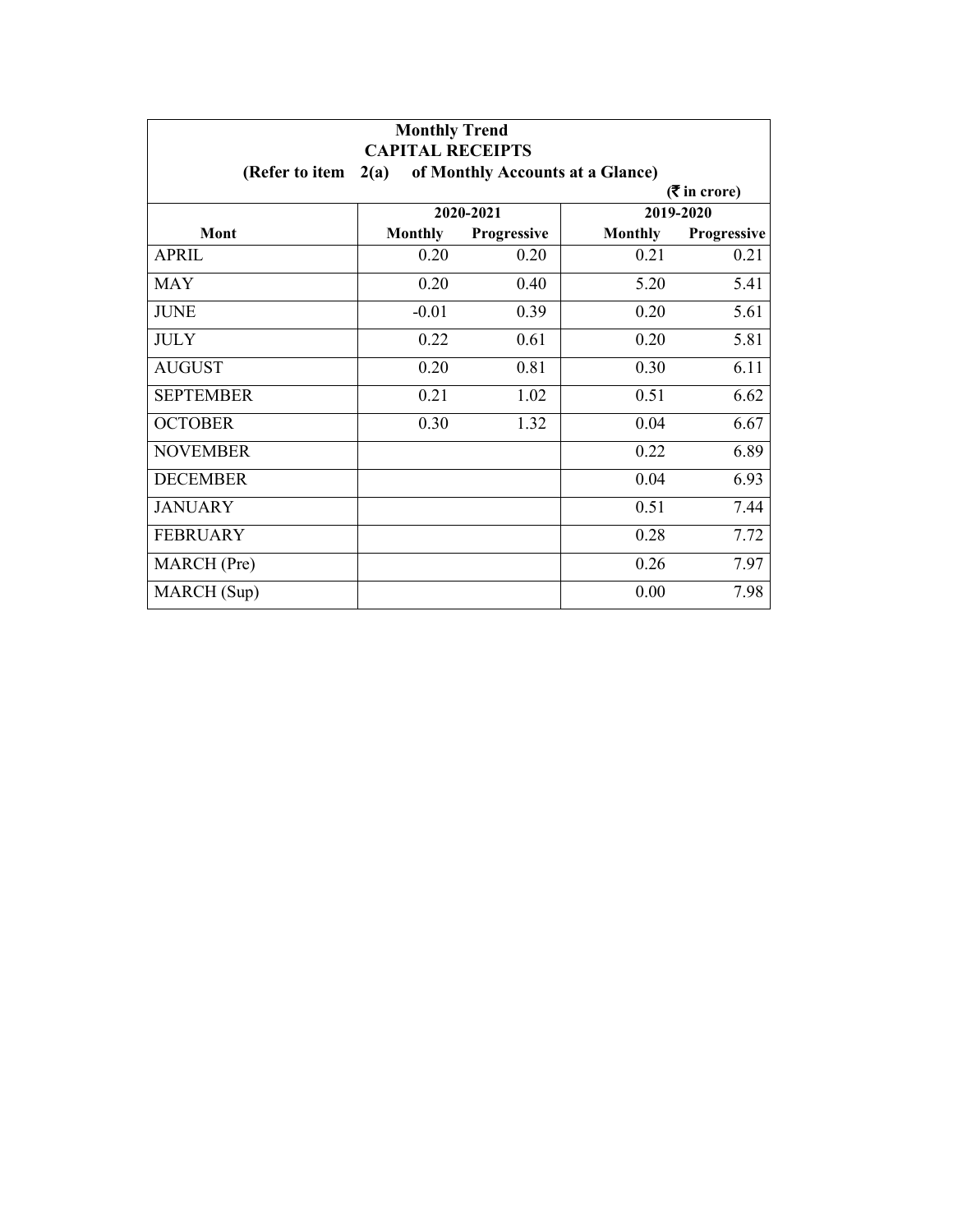| <b>Monthly Trend</b><br><b>CAPITAL RECEIPTS</b> |                |                    |                                  |             |
|-------------------------------------------------|----------------|--------------------|----------------------------------|-------------|
| (Refer to item                                  | 2(b)           |                    | of Monthly Accounts at a Glance) |             |
| $(3\overline{5})$ in crore)                     |                |                    |                                  |             |
|                                                 |                | 2020-2021          |                                  | 2019-2020   |
| Mont                                            | <b>Monthly</b> | <b>Progressive</b> | <b>Monthly</b>                   | Progressive |
| <b>APRIL</b>                                    | 0.00           | 0.00               | 0.00                             | 0.00        |
| MAY                                             | 0.00           | 0.00               | 0.00                             | 0.00        |
| <b>JUNE</b>                                     | 0.00           | 0.00               | 0.00                             | 0.00        |
| <b>JULY</b>                                     | 0.00           | 0.00               | 0.00                             | 0.00        |
| <b>AUGUST</b>                                   | 0.00           | 0.00               | 0.00                             | 0.00        |
| <b>SEPTEMBER</b>                                | 0.00           | 0.00               | 0.00                             | 0.00        |
| <b>OCTOBER</b>                                  | 0.00           | 0.00               | 0.00                             | 0.00        |
| <b>NOVEMBER</b>                                 |                |                    | 0.00                             | 0.00        |
| <b>DECEMBER</b>                                 |                |                    | 0.00                             | 0.00        |
| <b>JANUARY</b>                                  |                |                    | 0.00                             | 0.00        |
| <b>FEBRUARY</b>                                 |                |                    | 0.00                             | 0.00        |
| MARCH (Pre)                                     |                |                    | 0.00                             | 0.00        |
| MARCH (Sup)                                     |                |                    | 0.00                             | 0.00        |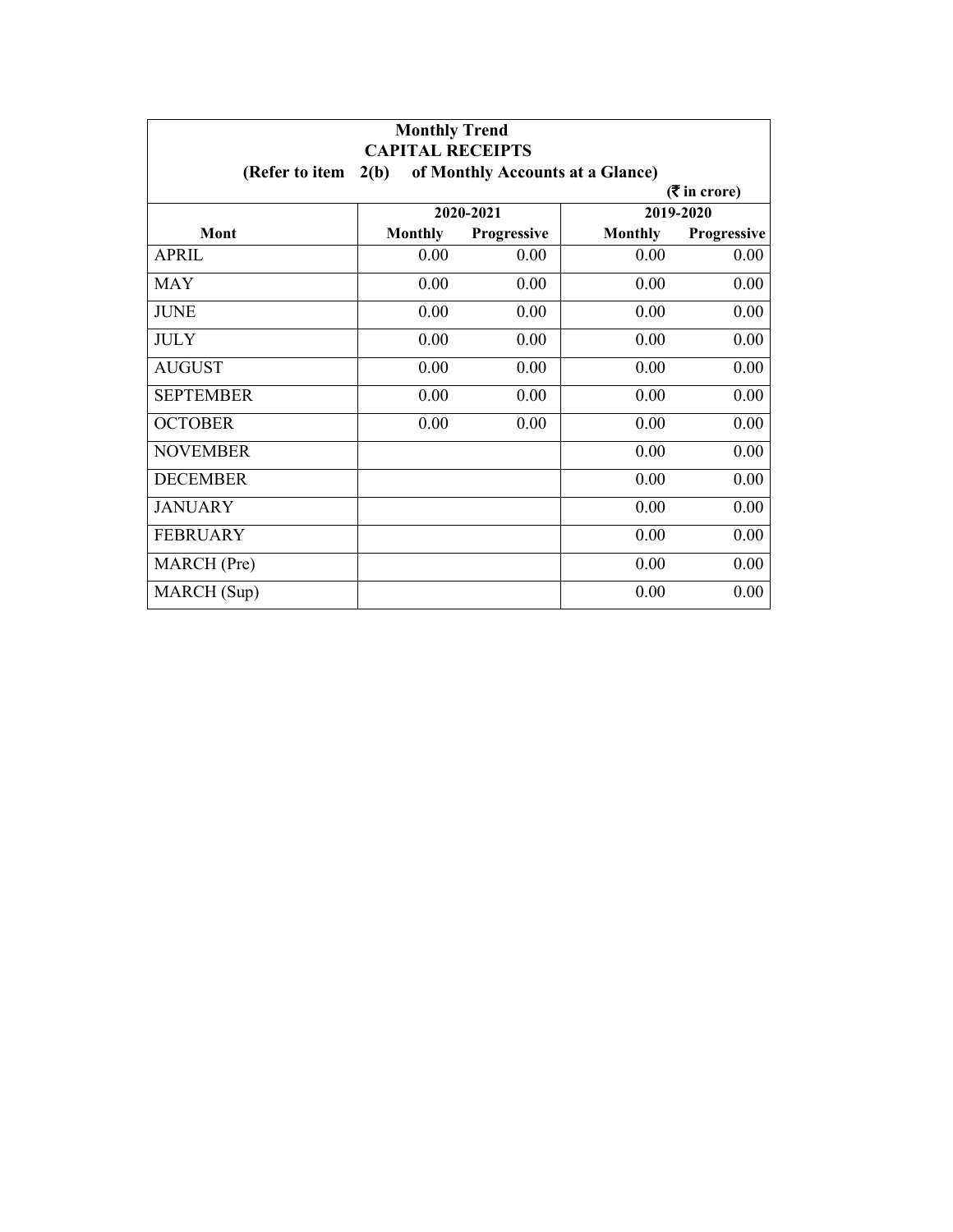| <b>Monthly Trend</b><br><b>CAPITAL RECEIPTS</b> |                             |                                  |                |             |  |
|-------------------------------------------------|-----------------------------|----------------------------------|----------------|-------------|--|
| (Refer to item                                  | 2(c)                        | of Monthly Accounts at a Glance) |                |             |  |
|                                                 | $(3\overline{5})$ in crore) |                                  |                |             |  |
|                                                 |                             | 2020-2021                        |                | 2019-2020   |  |
| Mont                                            | <b>Monthly</b>              | Progressive                      | <b>Monthly</b> | Progressive |  |
| <b>APRIL</b>                                    | $-9,62.34$                  | $-9,62.34$                       | 0.00           | 0.00        |  |
| <b>MAY</b>                                      | $-9,29.93$                  | $-18,92.27$                      | $-11,82.81$    | $-29,73.68$ |  |
| <b>JUNE</b>                                     | $-5,54.47$                  | $-24,46.74$                      | $-66.93$       | $-30,40.61$ |  |
| <b>JULY</b>                                     | $-1,21.78$                  | $-25,68.52$                      | 23,32.62       | $-7,07.99$  |  |
| <b>AUGUST</b>                                   | 13,47.89                    | $-12,20.63$                      | 21,34.73       | 14,26.74    |  |
| <b>SEPTEMBER</b>                                | 6,20.78                     | $-5,99.86$                       | 21,63.19       | 35,89.93    |  |
| <b>OCTOBER</b>                                  | 15,64.37                    | 9,64.51                          | $-4,57.07$     | 31,32.86    |  |
| <b>NOVEMBER</b>                                 |                             |                                  | 7,42.05        | 38,74.91    |  |
| <b>DECEMBER</b>                                 |                             |                                  | 10,27.35       | 49,02.26    |  |
| <b>JANUARY</b>                                  |                             |                                  | 32,22.31       | 99,15.44    |  |
| <b>FEBRUARY</b>                                 |                             |                                  | 2,53.16        | 1,01,68.60  |  |
| MARCH (Pre)                                     |                             |                                  | 55,32.38       | 1,57,00.98  |  |
| MARCH (Sup)                                     |                             |                                  | $-8,04.35$     | 1,48,96.63  |  |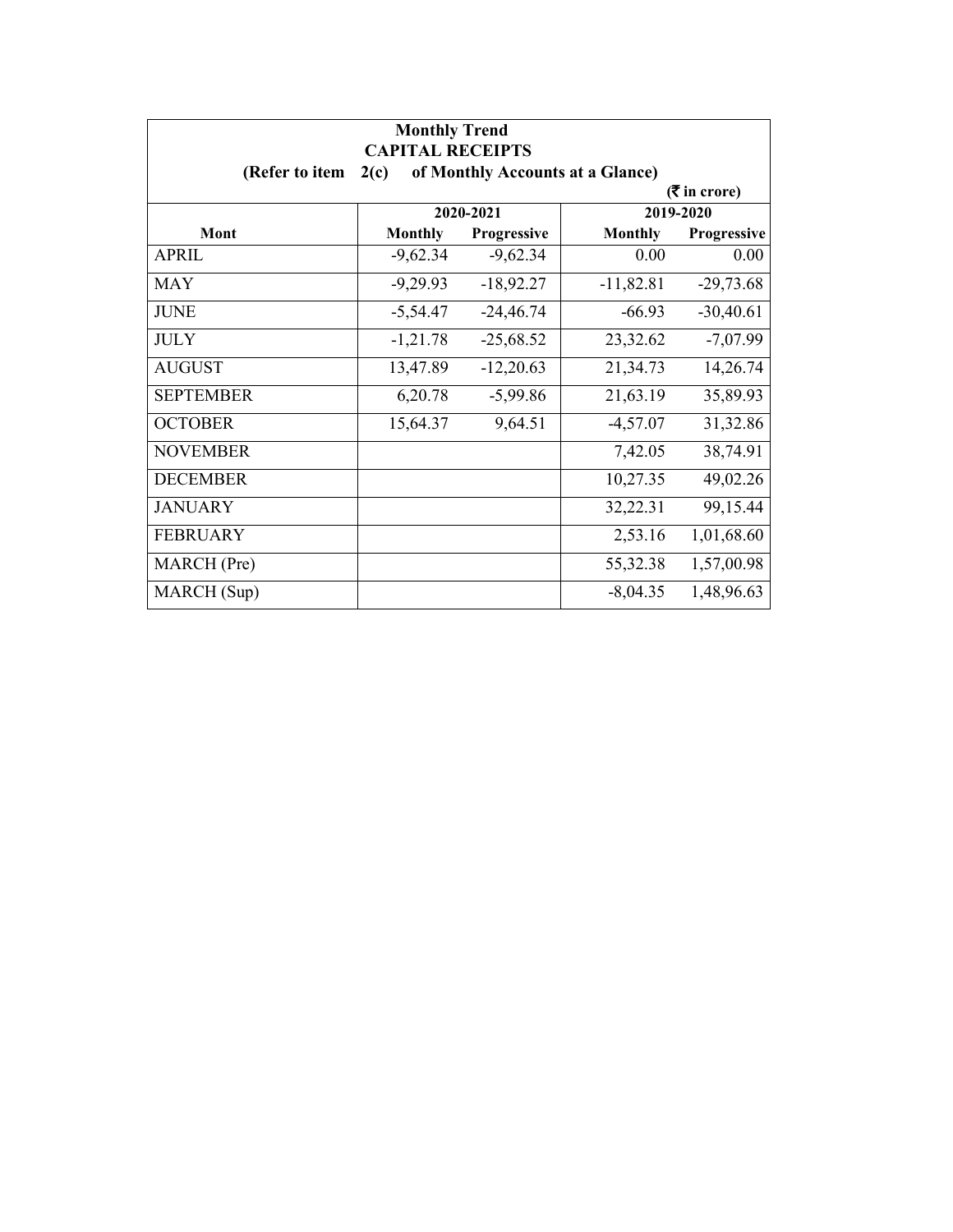| <b>Monthly Trend</b><br><b>REVENUE EXPENDITURE</b> |                |                                  |                |                             |
|----------------------------------------------------|----------------|----------------------------------|----------------|-----------------------------|
| (Refer to item                                     | 4(a)           | of Monthly Accounts at a Glance) |                |                             |
|                                                    |                |                                  |                | $(3\overline{5})$ in crore) |
|                                                    |                | 2020-2021                        |                | 2019-2020                   |
| Mont                                               | <b>Monthly</b> | <b>Progressive</b>               | <b>Monthly</b> | <b>Progressive</b>          |
| <b>APRIL</b>                                       | 3,20.59        | 3,20.59                          | 74.93          | 74.93                       |
| <b>MAY</b>                                         | 3,82.02        | 7,02.61                          | 6,53.81        | 7,28.74                     |
| <b>JUNE</b>                                        | 12,89.09       | 19,91.70                         | 3,84.79        | 11,13.52                    |
| <b>JULY</b>                                        | 10,95.94       | 30,87.64                         | 15,32.62       | 26,46.15                    |
| <b>AUGUST</b>                                      | 9,68.14        | 40,55.78                         | 17,01.37       | 43,47.52                    |
| <b>SEPTEMBER</b>                                   | 11,27.72       | 51,83.50                         | 16,38.14       | 59,85.66                    |
| <b>OCTOBER</b>                                     | 13,73.98       | 65,57.48                         | 12,21.71       | 72,07.37                    |
| <b>NOVEMBER</b>                                    |                |                                  | 17,08.05       | 89,15.42                    |
| <b>DECEMBER</b>                                    |                |                                  | 8,91.68        | 98,07.11                    |
| <b>JANUARY</b>                                     |                |                                  | 22,88.50       | 1,20,95.61                  |
| <b>FEBRUARY</b>                                    |                |                                  | 20,98.03       | 1,41,93.64                  |
| MARCH (Pre)                                        |                |                                  | 88,77.99       | 2,30,71.63                  |
| MARCH (Sup)                                        |                |                                  | 2,32.71        | 2,33,04.34                  |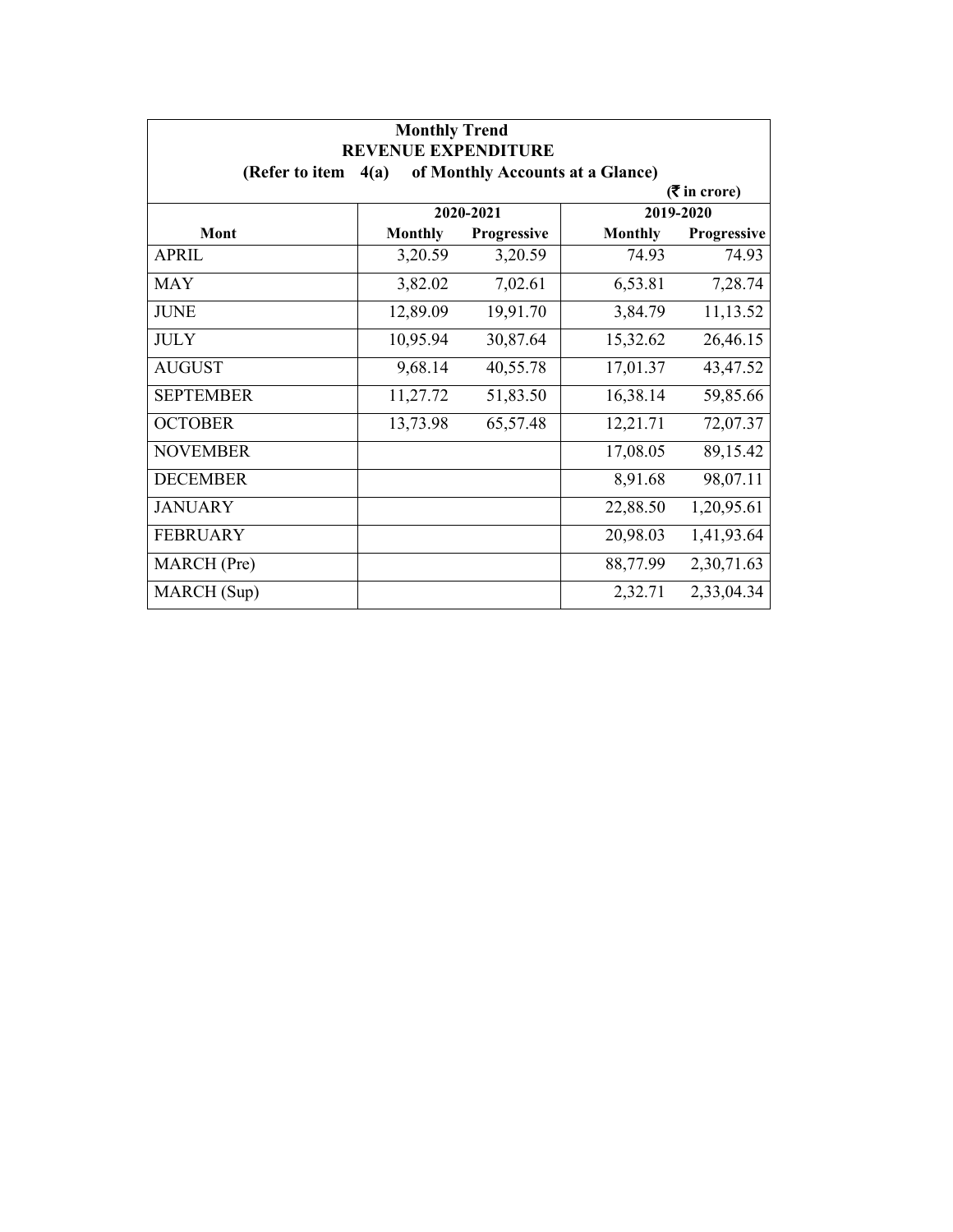| <b>Monthly Trend</b><br><b>REVENUE EXPENDITURE</b> |                |             |                                  |                             |
|----------------------------------------------------|----------------|-------------|----------------------------------|-----------------------------|
| (Refer to item $4(b)$ )                            |                |             | of Monthly Accounts at a Glance) |                             |
|                                                    |                |             |                                  | $(3\overline{5})$ in crore) |
|                                                    |                | 2020-2021   |                                  | 2019-2020                   |
| Mont                                               | <b>Monthly</b> | Progressive | <b>Monthly</b>                   | Progressive                 |
| <b>APRIL</b>                                       | 2,21.20        | 2,21.20     | 1,89.70                          | 1,89.70                     |
| <b>MAY</b>                                         | 2,30.84        | 4,52.05     | 1,61.37                          | 3,51.08                     |
| <b>JUNE</b>                                        | 3,47.19        | 7,99.23     | 2,77.42                          | 6,28.50                     |
| <b>JULY</b>                                        | 52.34          | 8,51.58     | 2,41.00                          | 8,69.50                     |
| <b>AUGUST</b>                                      | 4,64.43        | 13,16.01    | 4,57.94                          | 13,27.44                    |
| <b>SEPTEMBER</b>                                   | 4,87.72        | 18,03.72    | 3,66.99                          | 16,94.43                    |
| <b>OCTOBER</b>                                     | 2,48.44        | 20,52.16    | 1,95.89                          | 18,90.32                    |
| <b>NOVEMBER</b>                                    |                |             | 1,85.42                          | 20,75.74                    |
| <b>DECEMBER</b>                                    |                |             | 2,28.22                          | 23,03.96                    |
| <b>JANUARY</b>                                     |                |             | 2,97.93                          | 26,01.89                    |
| <b>FEBRUARY</b>                                    |                |             | 24,25.60                         | 50,27.49                    |
| MARCH (Pre)                                        |                |             | 4,30.99                          | 54,58.48                    |
| MARCH (Sup)                                        |                |             | $-10,38.93$                      | 44, 19.55                   |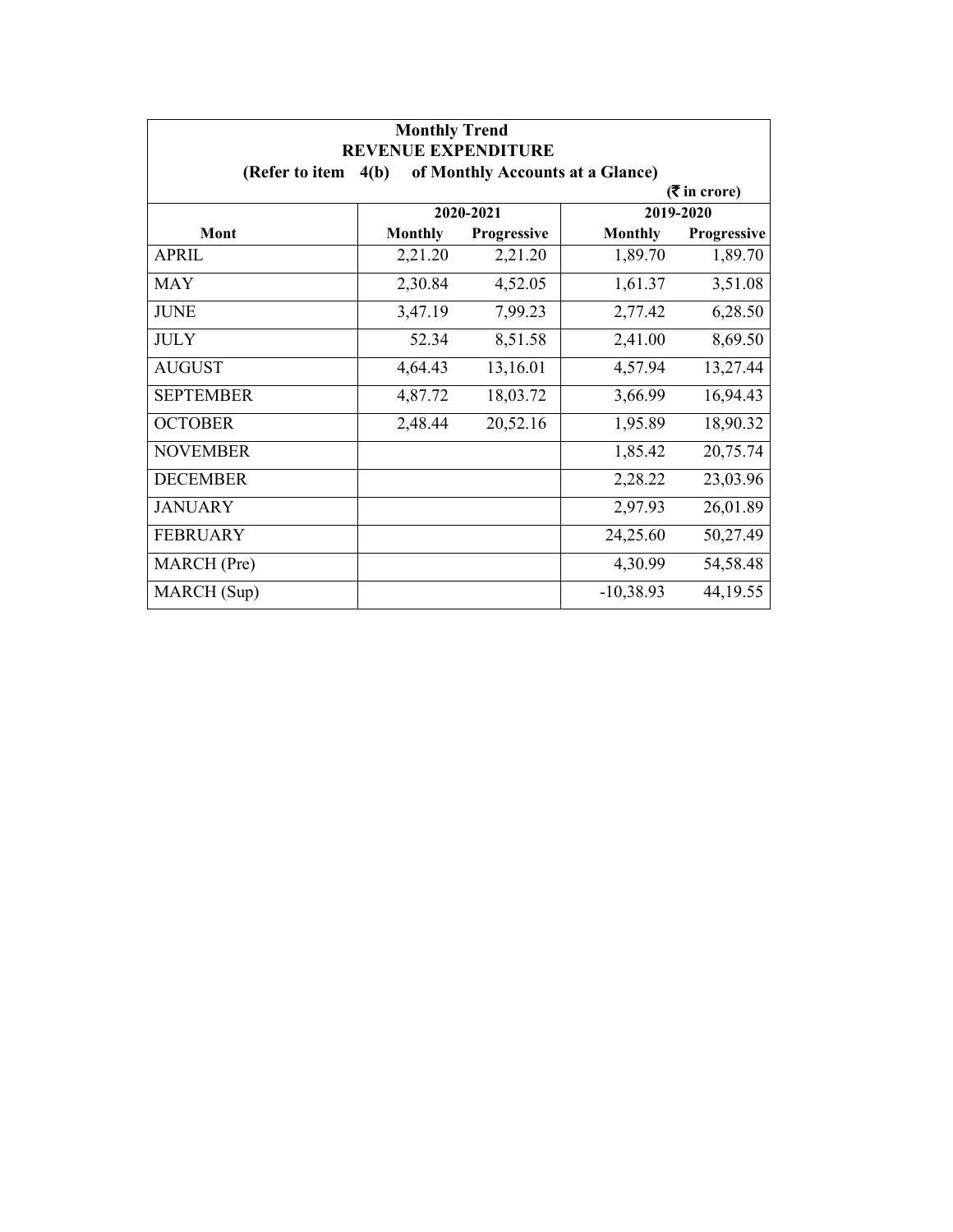| <b>Monthly Trend</b><br><b>REVENUE EXPENDITURE</b> |                |             |                                  |                             |
|----------------------------------------------------|----------------|-------------|----------------------------------|-----------------------------|
| (Refer to item                                     | 4(c)           |             | of Monthly Accounts at a Glance) |                             |
|                                                    |                |             |                                  | $(3\overline{5})$ in crore) |
|                                                    |                | 2020-2021   |                                  | 2019-2020                   |
| Mont                                               | <b>Monthly</b> | Progressive | <b>Monthly</b>                   | Progressive                 |
| <b>APRIL</b>                                       | 18,91.48       | 18,91.48    | 17,61.47                         | 17,61.47                    |
| <b>MAY</b>                                         | 20,34.01       | 39,25.49    | 18,47.18                         | 36,08.65                    |
| <b>JUNE</b>                                        | 20,89.99       | 60,15.48    | 19,06.75                         | 55,15.41                    |
| <b>JULY</b>                                        | 19,54.11       | 79,69.59    | 22,22.49                         | 77,37.89                    |
| <b>AUGUST</b>                                      | 21,78.09       | 1,01,47.68  | 24,05.10                         | 1,01,42.99                  |
| <b>SEPTEMBER</b>                                   | 21,29.07       | 1,22,76.76  | 29,89.39                         | 1,31,32.38                  |
| <b>OCTOBER</b>                                     | 25,24.01       | 1,48,00.77  | 10,12.97                         | 1,41,45.35                  |
| <b>NOVEMBER</b>                                    |                |             | 24,46.99                         | 1,65,92.34                  |
| <b>DECEMBER</b>                                    |                |             | 27,36.68                         | 1,93,29.02                  |
| <b>JANUARY</b>                                     |                |             | 15,49.94                         | 2,08,78.96                  |
| <b>FEBRUARY</b>                                    |                |             | 16,08.35                         | 2,24,87.31                  |
| MARCH (Pre)                                        |                |             | 49,42.69                         | 2,74,30.00                  |
| MARCH (Sup)                                        |                |             | 7.04                             | 2,74,37.04                  |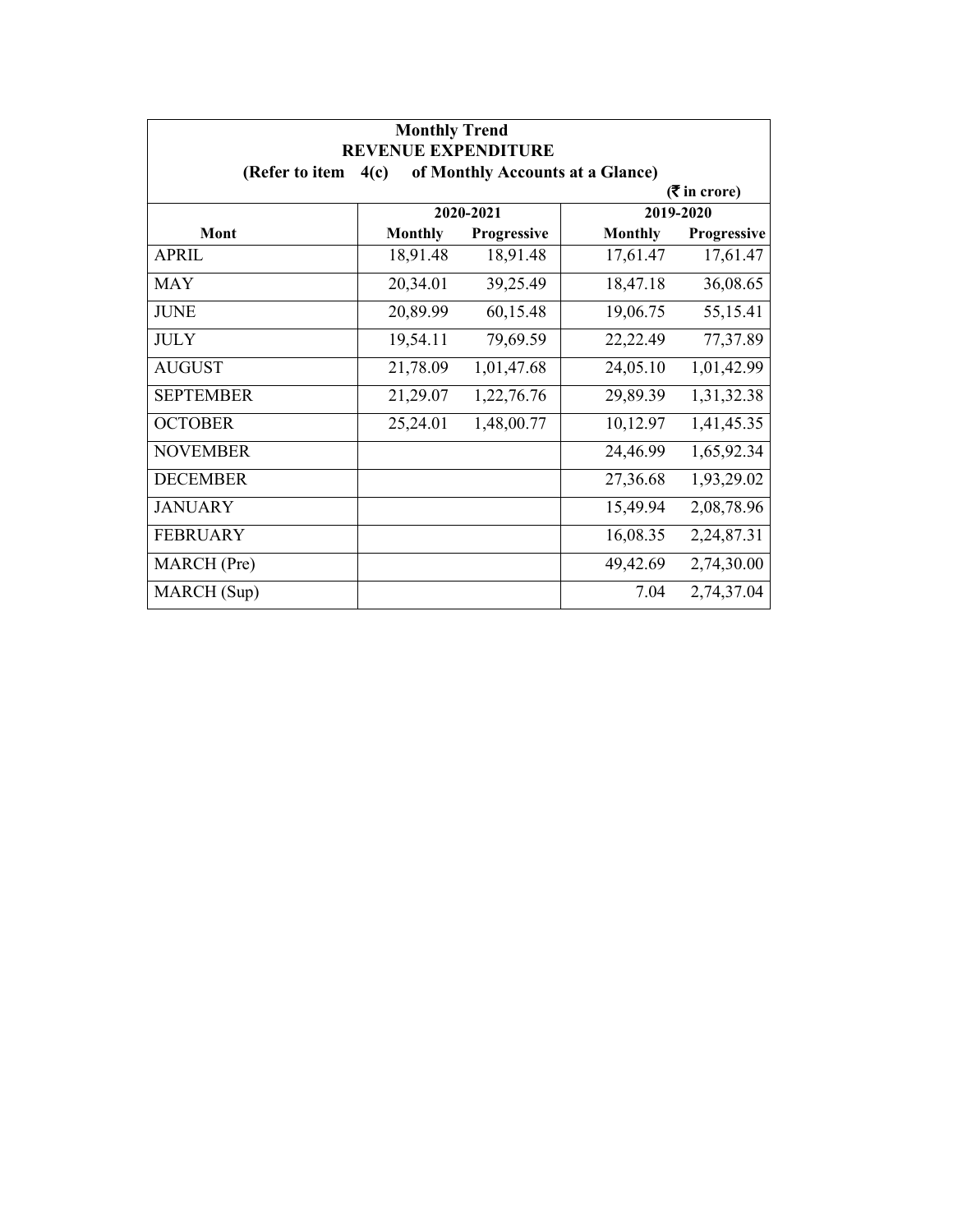| <b>Monthly Trend</b><br><b>REVENUE EXPENDITURE</b> |                |                                  |                |                             |
|----------------------------------------------------|----------------|----------------------------------|----------------|-----------------------------|
| (Refer to item $4(d)$                              |                | of Monthly Accounts at a Glance) |                |                             |
|                                                    |                |                                  |                | $(3\overline{5})$ in crore) |
|                                                    |                | 2020-2021                        |                | 2019-2020                   |
| Mont                                               | <b>Monthly</b> | Progressive                      | <b>Monthly</b> | Progressive                 |
| APRIL                                              | 4,97.12        | 4,97.12                          | 8,72.64        | 8,72.64                     |
| <b>MAY</b>                                         | 8,46.17        | 13,43.29                         | 6,56.98        | 15,29.61                    |
| <b>JUNE</b>                                        | 8,07.48        | 21,50.76                         | 5,21.41        | 20,51.02                    |
| <b>JULY</b>                                        | 7,63.93        | 29,14.69                         | 6,90.60        | 27,41.62                    |
| <b>AUGUST</b>                                      | 8,05.59        | 37,20.28                         | 6,46.87        | 33,88.49                    |
| <b>SEPTEMBER</b>                                   | 7,52.94        | 44,73.22                         | 13,65.63       | 47,54.12                    |
| <b>OCTOBER</b>                                     | 13,31.58       | 58,04.80                         | 73.54          | 48,27.66                    |
| <b>NOVEMBER</b>                                    |                |                                  | 5,99.84        | 54,27.50                    |
| <b>DECEMBER</b>                                    |                |                                  | 2,04.60        | 56,32.10                    |
| <b>JANUARY</b>                                     |                |                                  | 10,41.46       | 66,73.56                    |
| <b>FEBRUARY</b>                                    |                |                                  | 3.55           | 66,77.11                    |
| MARCH (Pre)                                        |                |                                  | 29,64.50       | 96,41.61                    |
| MARCH (Sup)                                        |                |                                  | 0.00           | 96,41.61                    |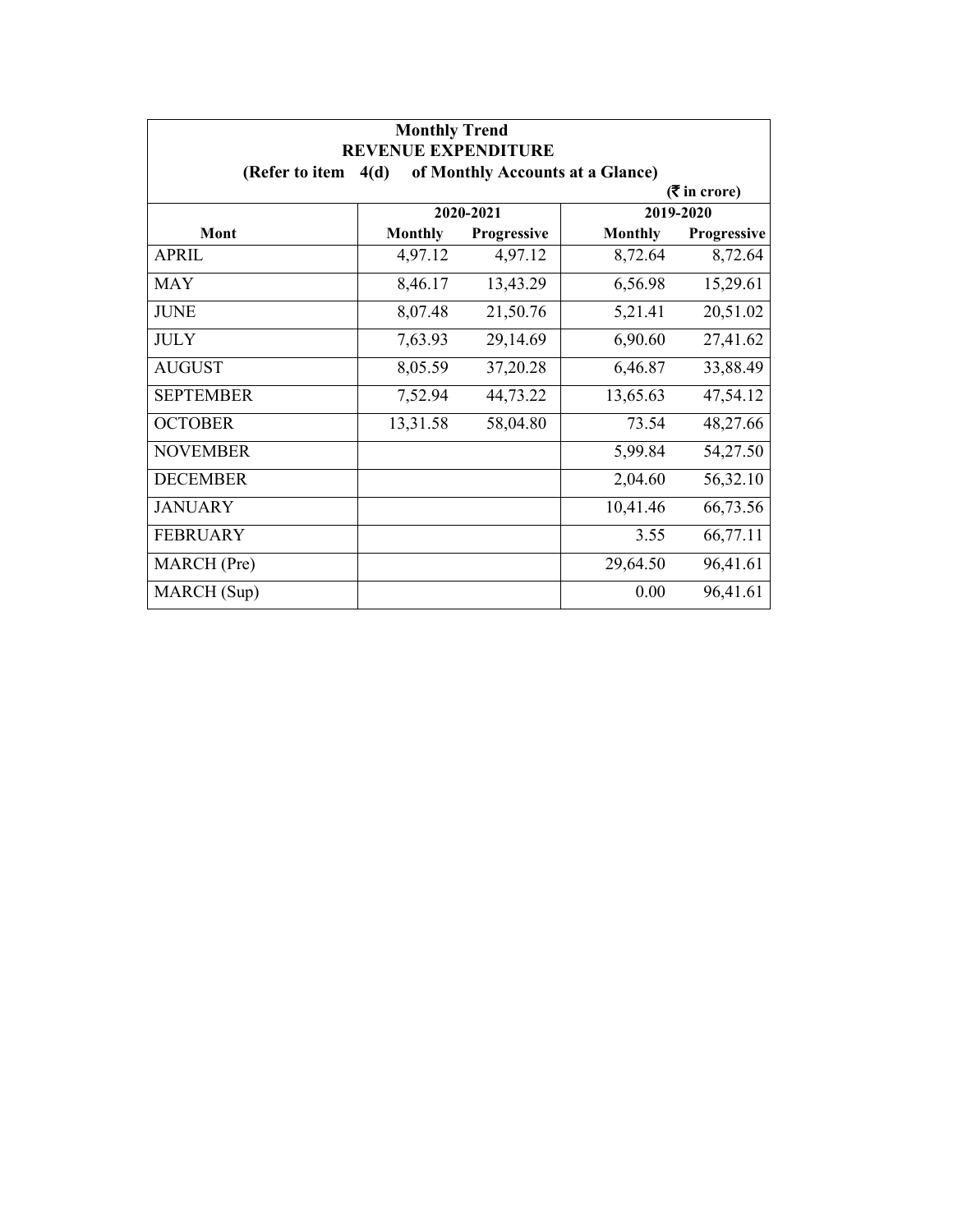| <b>Monthly Trend</b><br><b>REVENUE EXPENDITURE</b> |                |                                  |                |                             |
|----------------------------------------------------|----------------|----------------------------------|----------------|-----------------------------|
| (Refer to item                                     | 4(e)           | of Monthly Accounts at a Glance) |                |                             |
|                                                    |                |                                  |                | $(3\overline{5})$ in crore) |
|                                                    |                | 2020-2021                        |                | 2019-2020                   |
| Mont                                               | <b>Monthly</b> | <b>Progressive</b>               | <b>Monthly</b> | Progressive                 |
| <b>APRIL</b>                                       | 0.00           | 0.00                             | 0.00           | 0.00                        |
| MAY                                                | 0.00           | 0.00                             | 0.00           | 0.00                        |
| <b>JUNE</b>                                        | 0.00           | 0.00                             | 0.00           | 0.00                        |
| <b>JULY</b>                                        | 3,05.20        | 3,05.20                          | 93.88          | 93.88                       |
| <b>AUGUST</b>                                      | 4,70.43        | 7,75.63                          | 5,19.81        | 6,13.69                     |
| <b>SEPTEMBER</b>                                   | 25.12          | 8,00.76                          | 0.00           | 6,13.69                     |
| <b>OCTOBER</b>                                     | 27.91          | 8,28.67                          | 0.00           | 6,13.69                     |
| <b>NOVEMBER</b>                                    |                |                                  | 49.33          | 6,63.01                     |
| <b>DECEMBER</b>                                    |                |                                  | 68.27          | 7,31.28                     |
| <b>JANUARY</b>                                     |                |                                  | 0.00           | 7,31.28                     |
| <b>FEBRUARY</b>                                    |                |                                  | 10.27          | 7,41.56                     |
| MARCH (Pre)                                        |                |                                  | 2,54.59        | 9,96.15                     |
| MARCH (Sup)                                        |                |                                  | 0.00           | 9,96.15                     |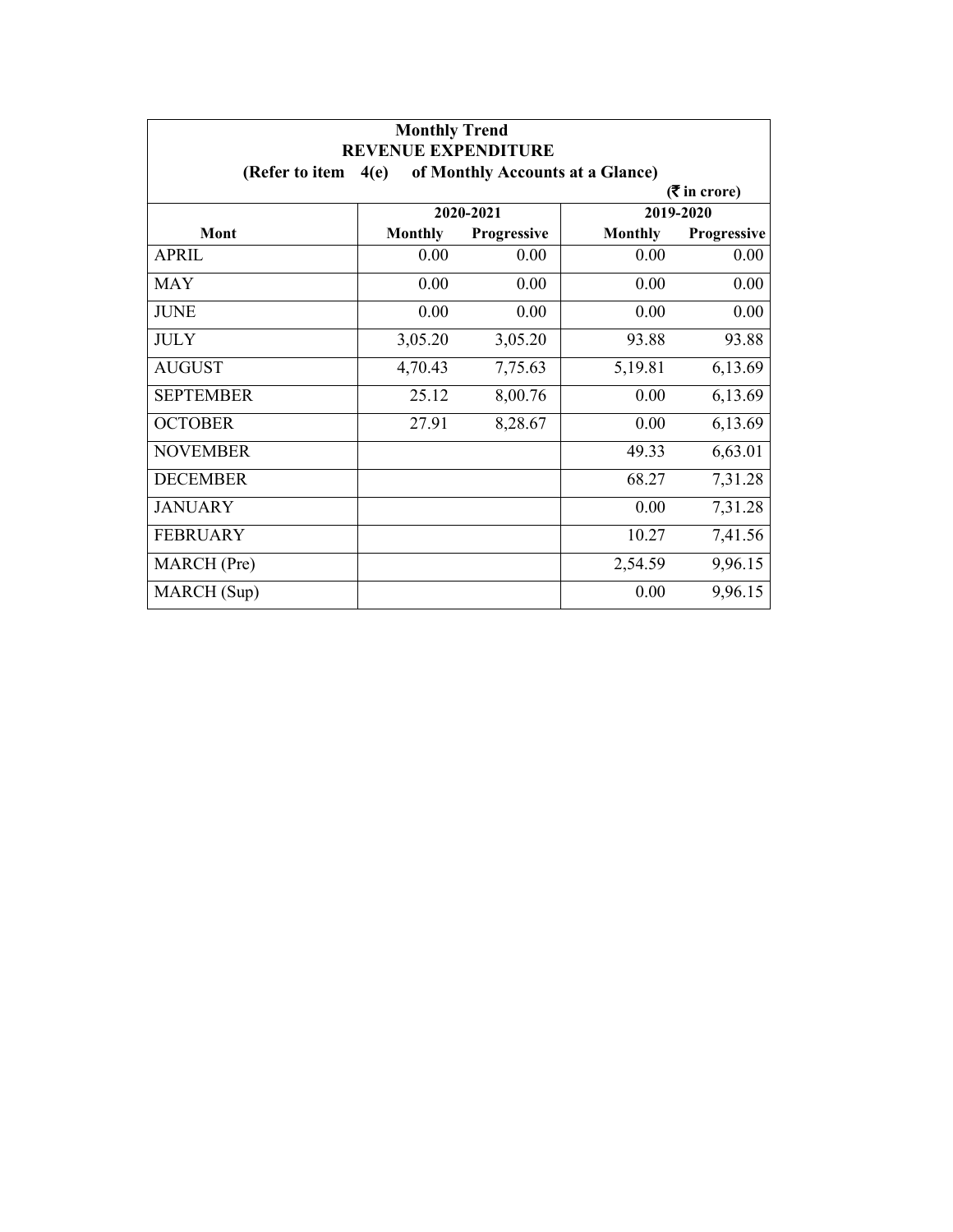| <b>Monthly Trend</b><br><b>CAPITAL EXPENDITURE</b>         |                |             |                |             |  |  |  |
|------------------------------------------------------------|----------------|-------------|----------------|-------------|--|--|--|
| (Refer to item<br>of Monthly Accounts at a Glance)<br>5(a) |                |             |                |             |  |  |  |
| $($ ₹ in crore)                                            |                |             |                |             |  |  |  |
|                                                            | 2020-2021      |             | 2019-2020      |             |  |  |  |
| Mont                                                       | <b>Monthly</b> | Progressive | <b>Monthly</b> | Progressive |  |  |  |
| APRIL                                                      | 5.65           | 5.65        | 0.95           | 0.95        |  |  |  |
| <b>MAY</b>                                                 | 4,10.43        | 4,16.07     | 2,42.05        | 2,43.01     |  |  |  |
| <b>JUNE</b>                                                | 1,85.84        | 6,01.91     | 9,31.47        | 11,74.47    |  |  |  |
| <b>JULY</b>                                                | 9,15.43        | 15,17.35    | 5,89.78        | 17,64.26    |  |  |  |
| <b>AUGUST</b>                                              | 1,79.75        | 16,97.09    | 3,24.65        | 20,88.91    |  |  |  |
| <b>SEPTEMBER</b>                                           | 4,91.32        | 21,88.41    | 10,89.55       | 31,78.45    |  |  |  |
| <b>OCTOBER</b>                                             | 7,18.99        | 29,07.40    | 8,25.35        | 40,03.80    |  |  |  |
| <b>NOVEMBER</b>                                            |                |             | 4,82.62        | 44,86.42    |  |  |  |
| <b>DECEMBER</b>                                            |                |             | 13,64.62       | 58,51.04    |  |  |  |
| <b>JANUARY</b>                                             |                |             | 16,76.38       | 75,27.42    |  |  |  |
| <b>FEBRUARY</b>                                            |                |             | 12,34.81       | 87,62.22    |  |  |  |
| MARCH (Pre)                                                |                |             | 43,94.37       | 1,31,56.60  |  |  |  |
| MARCH (Sup)                                                |                |             | 28.95          | 1,31,85.55  |  |  |  |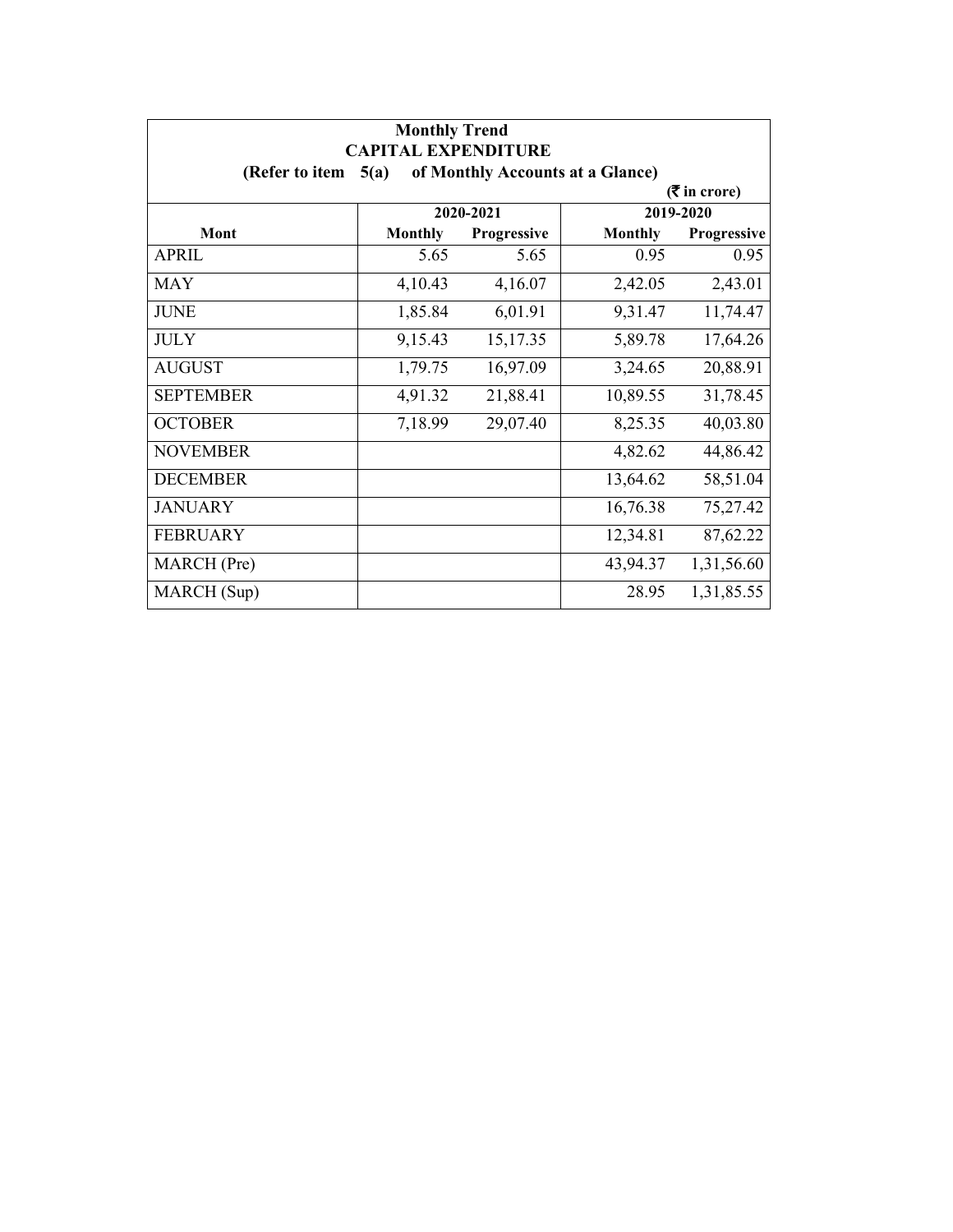| <b>Monthly Trend</b><br><b>CAPITAL EXPENDITURE</b>         |                |             |                |             |  |  |  |
|------------------------------------------------------------|----------------|-------------|----------------|-------------|--|--|--|
| 5(b)<br>of Monthly Accounts at a Glance)<br>(Refer to item |                |             |                |             |  |  |  |
| $($ ₹ in crore)                                            |                |             |                |             |  |  |  |
|                                                            | 2020-2021      |             | 2019-2020      |             |  |  |  |
| Mont                                                       | <b>Monthly</b> | Progressive | <b>Monthly</b> | Progressive |  |  |  |
| <b>APRIL</b>                                               | 0.00           | 0.00        | 0.00           | 0.00        |  |  |  |
| <b>MAY</b>                                                 | 0.00           | 0.00        | 0.00           | 0.00        |  |  |  |
| <b>JUNE</b>                                                | 0.00           | 0.00        | 0.00           | 0.01        |  |  |  |
| <b>JULY</b>                                                | 0.00           | 0.00        | 0.00           | 0.01        |  |  |  |
| <b>AUGUST</b>                                              | 0.00           | 0.00        | 0.01           | 0.01        |  |  |  |
| <b>SEPTEMBER</b>                                           | 0.00           | 0.00        | 0.00           | 0.01        |  |  |  |
| <b>OCTOBER</b>                                             | 0.00           | 0.00        | 0.01           | 0.01        |  |  |  |
| <b>NOVEMBER</b>                                            |                |             | 0.01           | 0.01        |  |  |  |
| <b>DECEMBER</b>                                            |                |             | 0.01           | 0.01        |  |  |  |
| <b>JANUARY</b>                                             |                |             | 0.01           | 0.01        |  |  |  |
| <b>FEBRUARY</b>                                            |                |             | 0.01           | 0.01        |  |  |  |
| MARCH (Pre)                                                |                |             | 0.06           | 0.01        |  |  |  |
| MARCH (Sup)                                                |                |             | 0.00           | 0.01        |  |  |  |